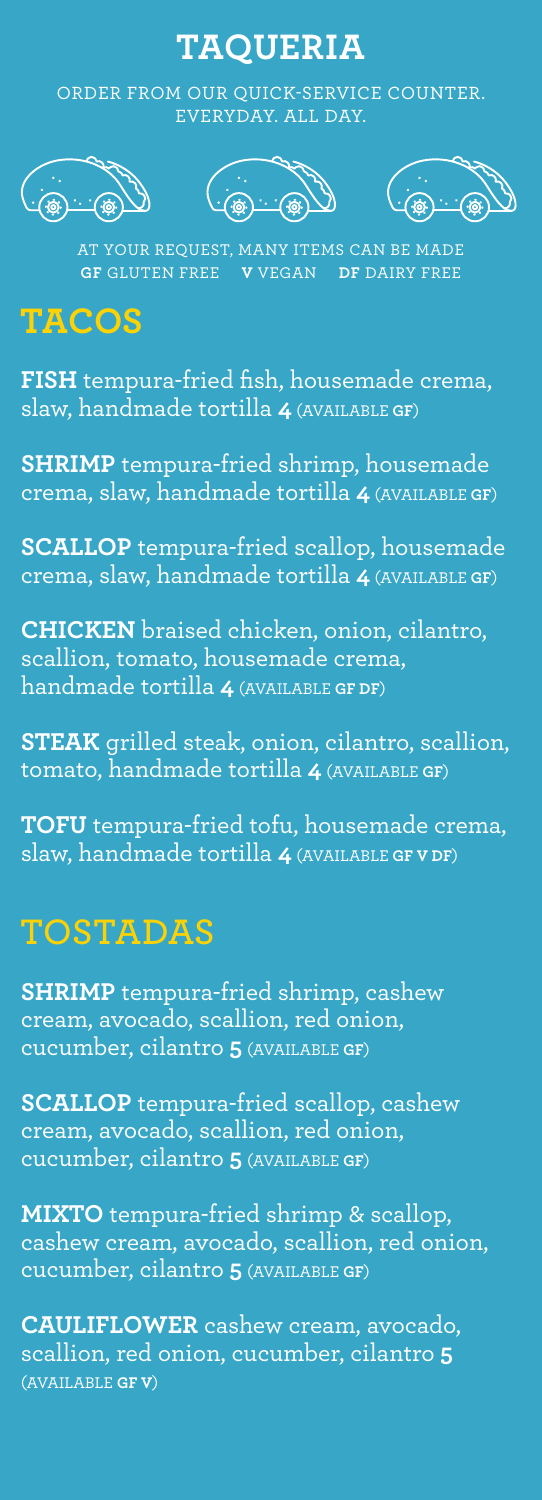#### **TAQUERIA**

ORDER FROM OUR QUICK-SERVICE COUNTER. EVERYDAY. ALL DAY.







## **COCTELES**

**SHRIMP** poached shrimp, tomato, cucumber, cilantro, scallion, red onion, avocado, tomato & seafood broth, saladitas **6** (AVAILABLE **GF**)

**SCALLOP** poached scallop, tomato, cucumber, cilantro, scallion, red onion, avocado, tomato & seafood broth, saladitas **6**  (AVAILABLE **GF**)

**MIXTO** poached shrimp & scallop, tomato, cucumber, cilantro, scallion, red onion, avocado, tomato & seafood broth, saladitas **6**  (AVAILABLE **GF**)

**TOFU** tomato, cucumber, cilantro, scallion, red onion, avocado, broth, saladitas **6**  (AVAILABLE **GF V**)

#### **ON THE SIDE**

**GUACAMOLE** fresh, handmade tortilla chips **10** (**GF**)

### **DRINKS**

**AGUAS FRESCAS** chipotle hibiscus, watermelon, tamarindo **5**

**FRESH COCONUT WATER 4**

**SODA 4**

**(310) 917-2244** PLEASE CALL TO PLACE AN ORDER OR ORDER ONLINE AT **PUNTACBARAS.COM DINE IN / PICKUP / DELIVERY**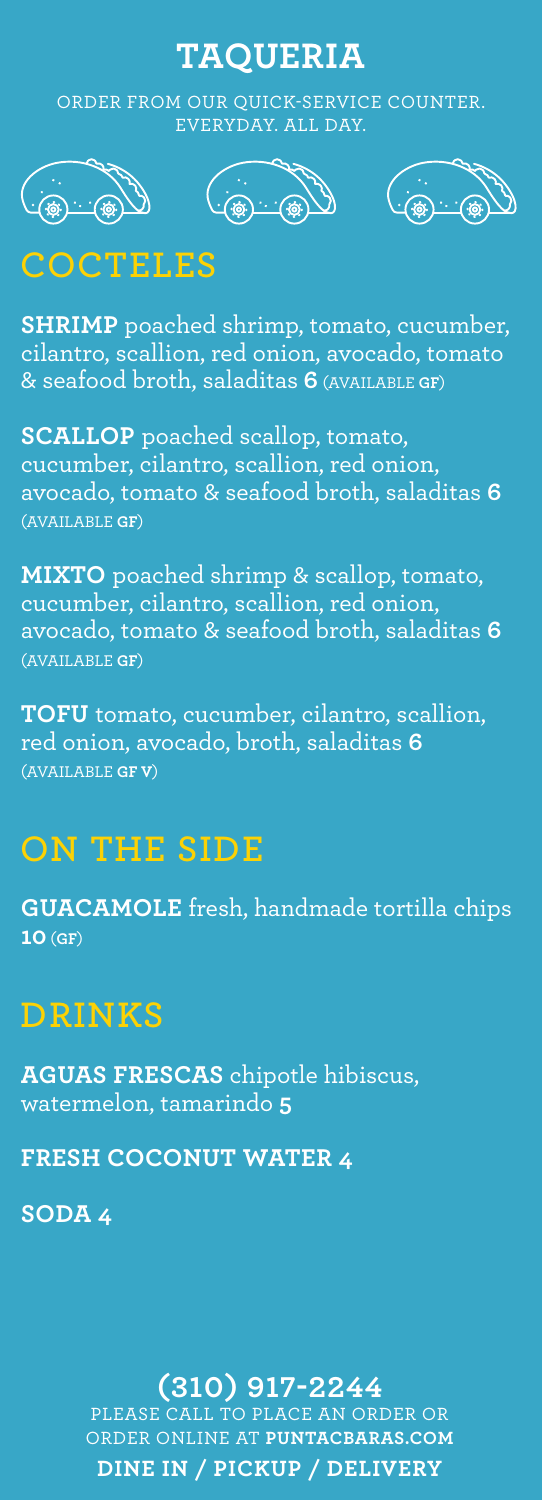## **CHIPS & GUAC**

**GUACAMOLE** house special & homemade chips **10**

**SALSA SUSAN** cashew cream, molcajete, arbol, tomatillo, prickly pear, pineapple pico salsas **9**

#### **COSTRAS** *tacos made of crisp melted chihuahua and gouda cheeses with your choice of flour tortilla or lettuce cup wrap*

#### **RIBEYE 8 BACON 7 SHRIMP 8 SQUASH 6**

# **SHARES**

**HOUSE CORNBREAD** whipped roasted serrano butter **10**

**CITRUS, BEET & AVOCADO** queso fresco, cilantro, fennel **12**

**SEÑOR ROCKEFELLER** baked oysters, creamed hoja santa **14**

**CRISPY PORK BELLY** watermelon, star anise, pickled rind, cilantro vinaigrette **12**

**SOPES** turkey meatball, zucchini, cumin, crema, tomatillo salsa **15**

**CHORIZO FUNDIDO** guajes, poblano **12**

**BEET & UNI TARTARE** avocado, capers, serrano, tortilla chips **10**

**WHOLE PRAWNS** shrimp-head oil, mayo, charred scallion **15**

# Punta Palphais,

**RAW BAR** *oysters are served with lemon, mignonette, arbol, & pineapple pico; shellfish are served with lemon, shrimp head-oil mayo, arbol, prickly pear, & tomatillo*

| <b>OYSTERS</b>       | per 1 | per 6                      | per 12 |
|----------------------|-------|----------------------------|--------|
| <b>KUMAMOTO</b>      | 3     | 18                         | 32     |
| <b>KUSSHI</b>        | 3     | 18                         | 32     |
| <b>BEAUSOLEIL</b>    | 3     | 18                         | 32     |
| NAKED COWBOY         | 3     | 18                         | 32     |
|                      |       |                            |        |
| <b>SHELLFISH</b>     | per 1 | per 6                      | per 12 |
| <b>JUMBO SHRIMP</b>  | 3     | 18                         | 32     |
| LITTLENECK CLAM      | 250   | 1350                       | 26     |
| DAY BOAT SCALLOP     | 15    |                            |        |
| <b>MAINE LOBSTER</b> |       | whole 44<br>half $\bf{22}$ |        |

**SEAFOOD TOWER** twelve oysters, six clams, ten shrimp, one lobster, crab salad, one ceviche of the day *whole* **75** *half* **45**

## **CEVICHE**

**COCTELE** lobster, scallop, shrimp, sea urchin **15**

**CRAB TOSTADA** kewpie mayo, avocado, mandarin **16**

**LIVE SCALLOP** sea salt, chile powder, citrus **15**

**TUNA TOSTADA** apple, avocado, olives **12**

**SEA BREAM CEVICHE** mandarin, fennel, bee pollen **13**

## **TACOS**

**LOBSTER TACO** avocado, crema, slaw, lime vinaigrette **9**



**ALBACORE AL PASTOR TACO** avocado, pineapple peppercorn salsa **8 SQUASH TACO** tempura squash, pomegranate, pepitas, lime, serrano, queso fresco **6 PICADILLO TACO** hard shell, chorizo, ground chuck, spices, arbol salsa **7** *sub soy-rizo* **2 ROASTED CHICKEN TACO** burnt jalapeño powder, avocado, charred green onion, crema **7**

*All of our meat and seafood are sustainable, hormone-free and/or free-range. We strive to use produce from local farmers. Consuming raw or undercooked meats, poultry, seafood, shellfish, or eggs may increase your risk of foodborne illness.*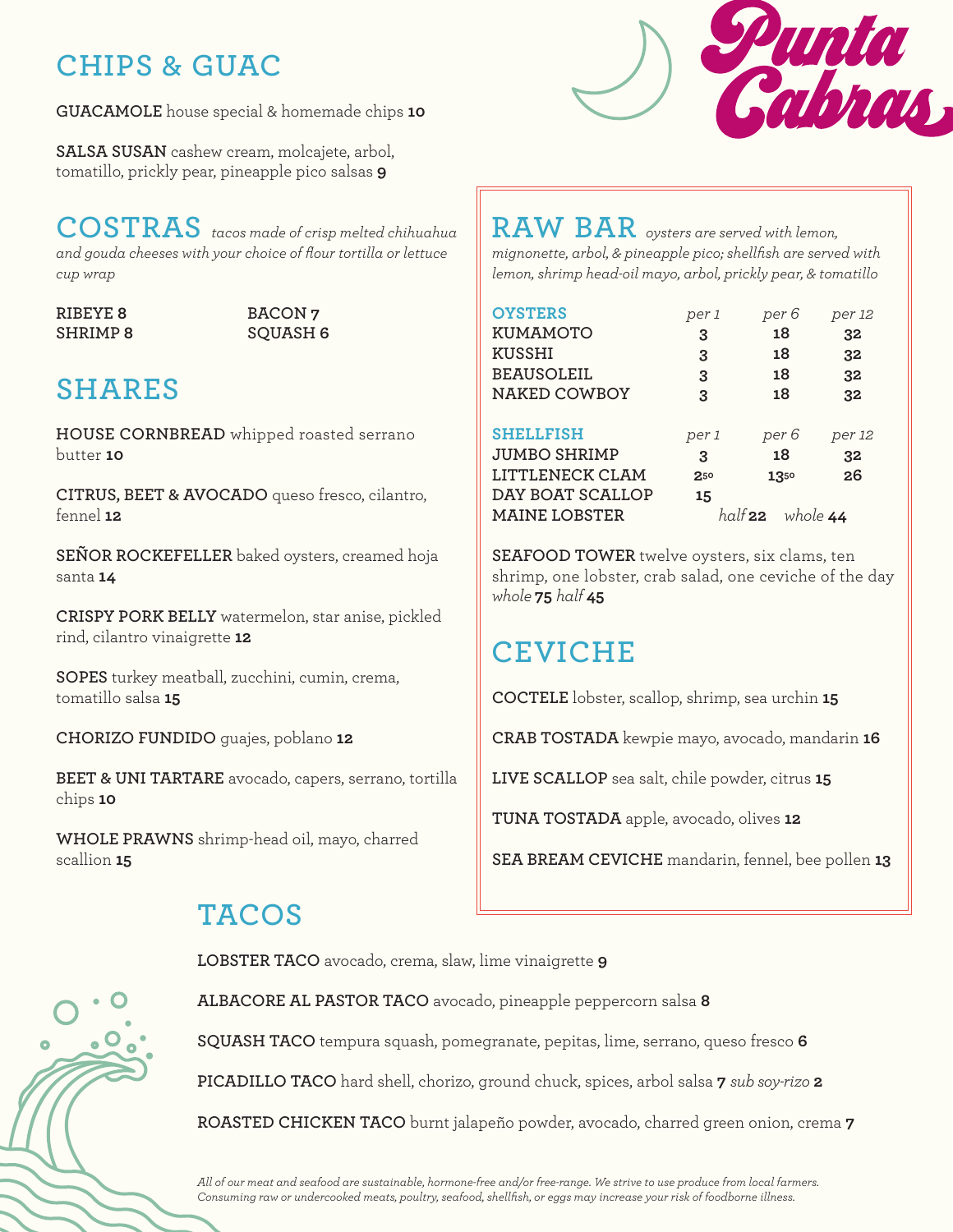## **SALADS** *add chicken, shrimp, fish, or soy-rizo + 3*

**PUNTA CABRAS SALAD** dates, avocado, queso fresco, house cornbread croutons, buttermilk dressing **13**

**GRAIN SALAD** quinoa, queso fresco, pickled radish, tomato, cucumber, lemon-tarragon dressing **12** 

**CRAB LUIS SALAD** avocado, crab, kewpie mayo, egg, serrano, cucmber, iceberg, luis dressing **16**

**ROASTED CHICKEN SALAD** dried apricot, currants, shredded cabbage, chipotle-hibiscus dressing **14**

**CAESAR SALAD** house cornbread croutons, pumpkin seeds, queso fresco, pumpkin seed dressing **13**

# **PLATES**

**STUFFED BAKED CRAB** cilantro, roasted chili, mayo, cotija **39**

**ROASTED HALF CHICKEN** rotisserie cooked, achiote, rosemary, citrus **26**

**FLANK STEAK** tecate-citrus marinade **28**

**SEA BREAM** green curry, avocado, cherry tomato **29**

**GRILLED SPENCER STEAK 2 PEOPLE** 18 oz snake river farms, PC A-1 sauce **57**

**PIG'S HEAD** cilantro pesto, pickles, salsas, tortillas **65**

**BURGER** bacon, onion-garlic jam, gouda, fries **16**

# **SIDES**

**DIRTY FRIES** chorizo-cream, charred scallion, 1000 island **9**

**CREAMED HOJA SANTA** spinach, hoja santa, cream **9**

**SMASHED FINGERLING POTATO** weiser farms spuds, creme fraiche, bacon, serrano **7**

**BAJA SLAW** cabbage, fennel, radish, onion **6**

**COCONUT RICE** jasmine rice, coconut milk **7**

**FRIES 6**

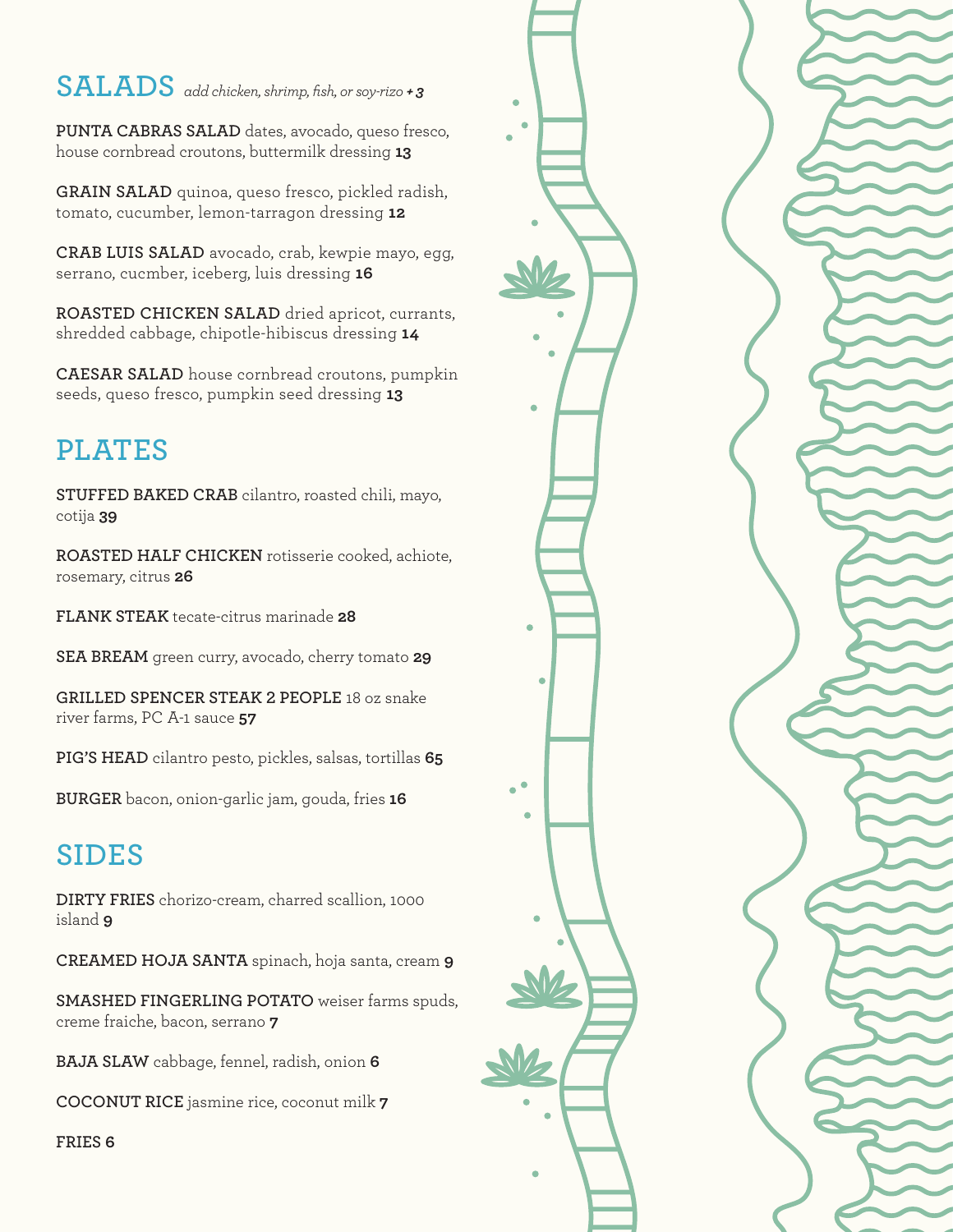

## **MEXICAN BEER** *on draft*

**AGUA MALA** sirena pilsner **8**

**AGUA MALA** mako pale ale **8**

**INSURGENTE** tiniebla belgian wit **8**

**WENDLANDT** harry polanco red ale **8**

**BORDER PSYCHO** la pervesa ipa2 **8**

**MODELO ESPECIAL** lager **6**

## *bottles & cans*

**INSURGENTE** juan cordero pale ale **7**

**INSURGENTE** la luluposa IPA **8**

**CERVEZA FAUNA** mala vida belgian blonde **12**

**ALLENDE** agave lager **9**

**CORONITA EXTRA** *7 oz split* **4**  *bucket of five 7 oz splits* **20**

## **WINE** *from valle de guadalupe*

**ESPUMA DE PIEDRA** sparkling blanc de blanc **18**

**ESPUMA DE PIEDRA** sparkling rosado **18**

**ST MISION** mision **13**

**KUIIY** sauv blanc & chardonnay **15**

**ST CABERNET** cab sauv **11**

**MEZCLA DE TINTOS** cms, nebbiolo **13**

**ACRATA** granacha rosé **11**

#### **TASTE DRIVE**

Enjoy our Mexican spirits collection via  $\frac{3}{4}$  oz, 1  $\frac{1}{2}$  oz pours or 4 oz bottle service. Ask to see our full spirits list to explore your options!